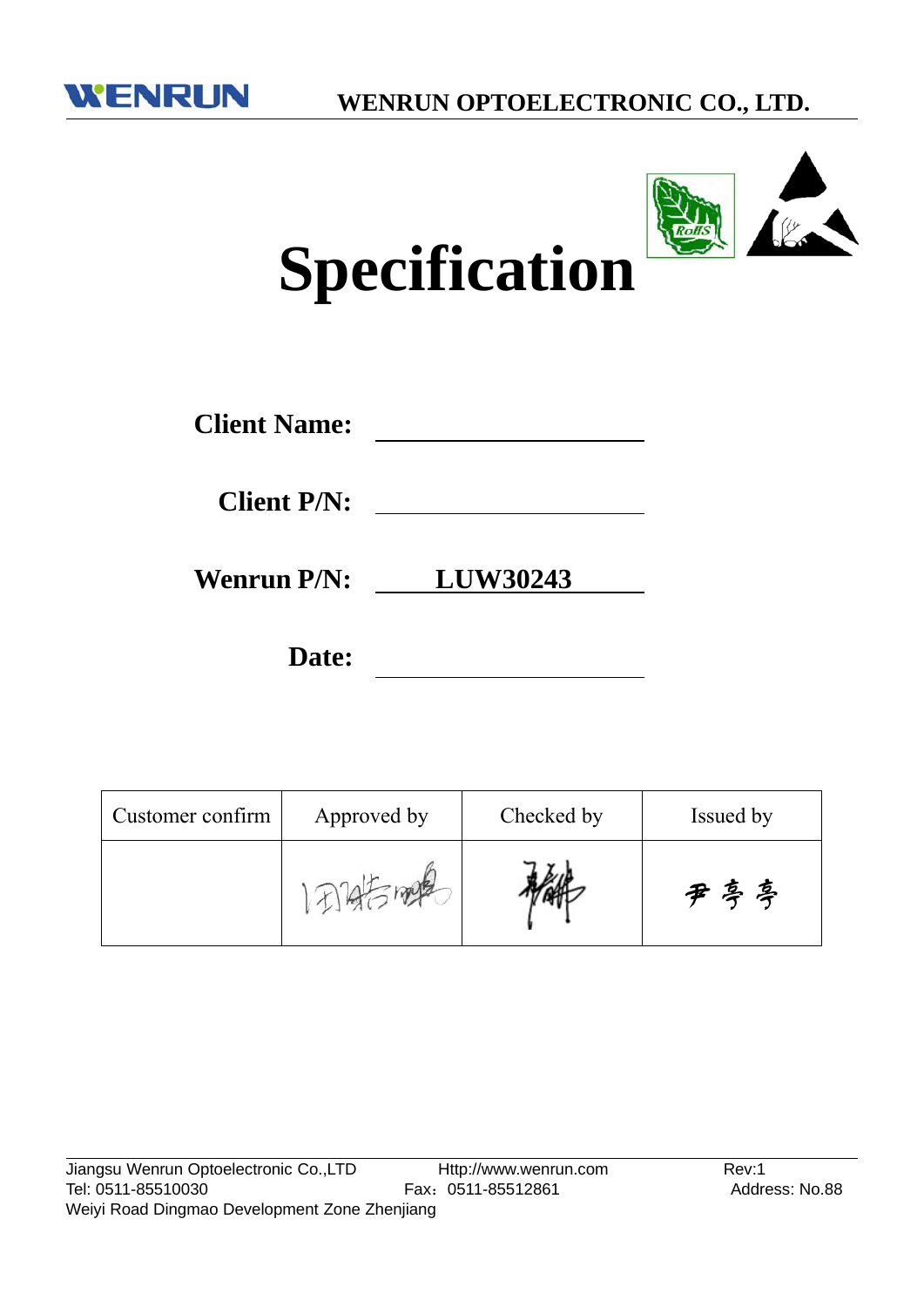#### ◆ **Features:**

 $\bullet$  High speed response.

WENRUN

- High reliability and long life.
- Low power consumption.
- Suitable for pulse operation.
- This product doesn't contain restriction Substance, comply ROHS standard.

#### ◆ **Descriptions:**

- The series specially designed for applications requiring higher brightness.
- Superior performance in outdoor environment.

#### ◆ **Applications:**

- These lamp are widely used for various application.
- Board for display.
- Indication of all kinds.

#### ◆ **Selection Guide:**

| Part No. |                 | <b>Lens Type</b>      |             |  |
|----------|-----------------|-----------------------|-------------|--|
|          | <b>Material</b> | <b>Emitting Color</b> |             |  |
| LUW30243 | InGaN           | Ultra Super White     | Water Clear |  |

\*Pay attention to electrostatic(ESD)

#### ◆ **Package Dimensions:**



#### **NOTES**:

- 1、All dimensions are in millimetres (mm).
- 2. Tolerance is  $\pm 0.25$ mm(0.01") unless otherwise noted.

Jiangsu Wenrun Optoelectronic Co.,LTD Http://www.wenrun.com Rev:1 Tel: 0511-85510030 Fax:0511-85512861 Page 1 of 9 Address: No.88 Weiyi Road Dingmao Development Zone Zhenjiang

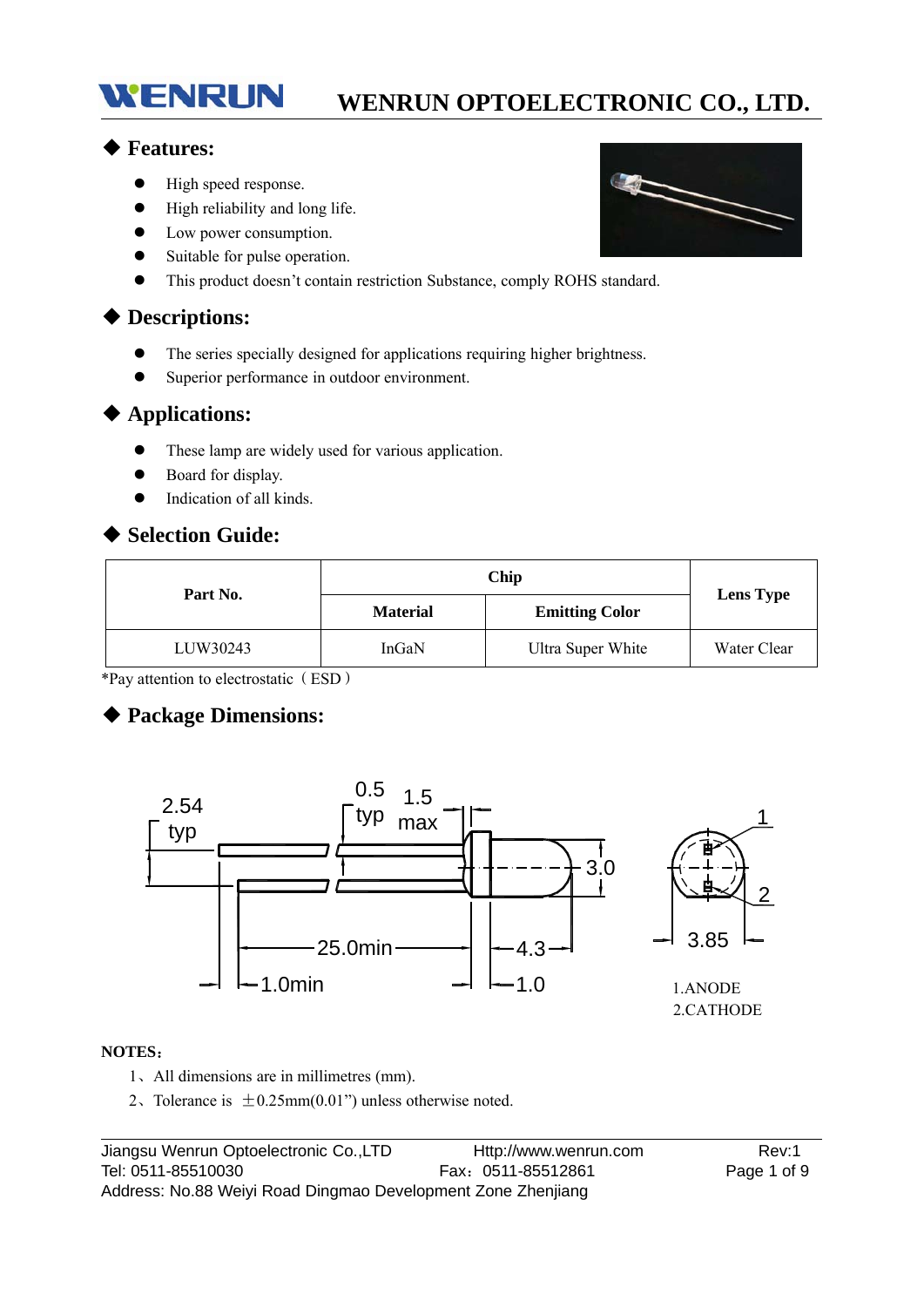

## ◆ **Absolute Maximum Rating** (**Ta=25**℃)

| <b>Parameter</b>                   | <b>Symbol</b> | <b>Ultra Super White</b> | Unit                |
|------------------------------------|---------------|--------------------------|---------------------|
| Power Dissipation                  | $P_D$         | 80                       | mW                  |
| Pulse Forward Current              | $I_{FP}$      | 100                      | mA                  |
| DC Forward Current                 | $I_F$         | 20                       | mA                  |
| Reverse Voltage                    | $V_{R}$       | 5                        | V                   |
| Electrostatic Discharge (HBM)      | <b>ESD</b>    | 1000                     | V                   |
| <b>Operating Temperature Range</b> | Topr          | $-40 \sim +85$           | $\hat{C}$           |
| Storage Temperature Range          | <b>Tstg</b>   | $-40 \sim +100$          | $\hat{\mathcal{C}}$ |
| Soldering Temperature              | <b>Tsol</b>   | $260 \pm 5$              | ົ                   |

Notes: Soldering time ≤ 5 seconds.

I<sub>FP</sub> condition: pulse width  $\leq 1$ ms ,duty cycle  $\leq 1/10$ . Tsol condition : 3mm for the base of the epoxy bulb.

## ◆ **Electrical Optical Characteristics**(**Ta=25**℃)

| <b>Parameter</b>               |   |                 | <b>Ultra Super White</b> |      |       |      |                       |
|--------------------------------|---|-----------------|--------------------------|------|-------|------|-----------------------|
|                                |   | <b>Symbol</b>   | Min.                     | Typ. | Max.  | Unit | <b>Test Condition</b> |
| Luminous Intensity             |   | $I_V$           | 5500                     |      | 15000 | mcd  | $I_F = 20mA$          |
| Forward Voltage                |   | $V_{\rm F}$     | 2.9                      | --   | 3.5   | V    | $I_F = 20mA$          |
| Reverse Current                |   | $I_{R}$         | --                       |      | 10    | uA   | $V_R = 5V$            |
| Peak Emission Wavelength       |   | $\lambda$ p     | 446                      |      | 456   | nm   | $I_F = 20mA$          |
| Recommond forward current      |   | $I_F(rec)$      | $-$                      | 20   | --    | mA   |                       |
| Viewing Angle                  |   | $2\theta_{1/2}$ |                          | 20   | --    | deg  | $I_F = 20mA$          |
|                                | X |                 |                          | 0.28 | --    |      | $I_F = 20mA$          |
| <b>Chromaticity Coordinate</b> | y | --              |                          | 0.28 |       |      | $I_F = 20mA$          |

Notes: 1. Tolerance of Luminous Intensity  $\pm 10\%$ 

2. Tolerance of Peak Wavelength  $\pm 2$ nm

3. Tolerance of Forward voltage  $\pm 0.05$ V

4. Luminous Intensity is measured by WENRUN's equipment on bare chips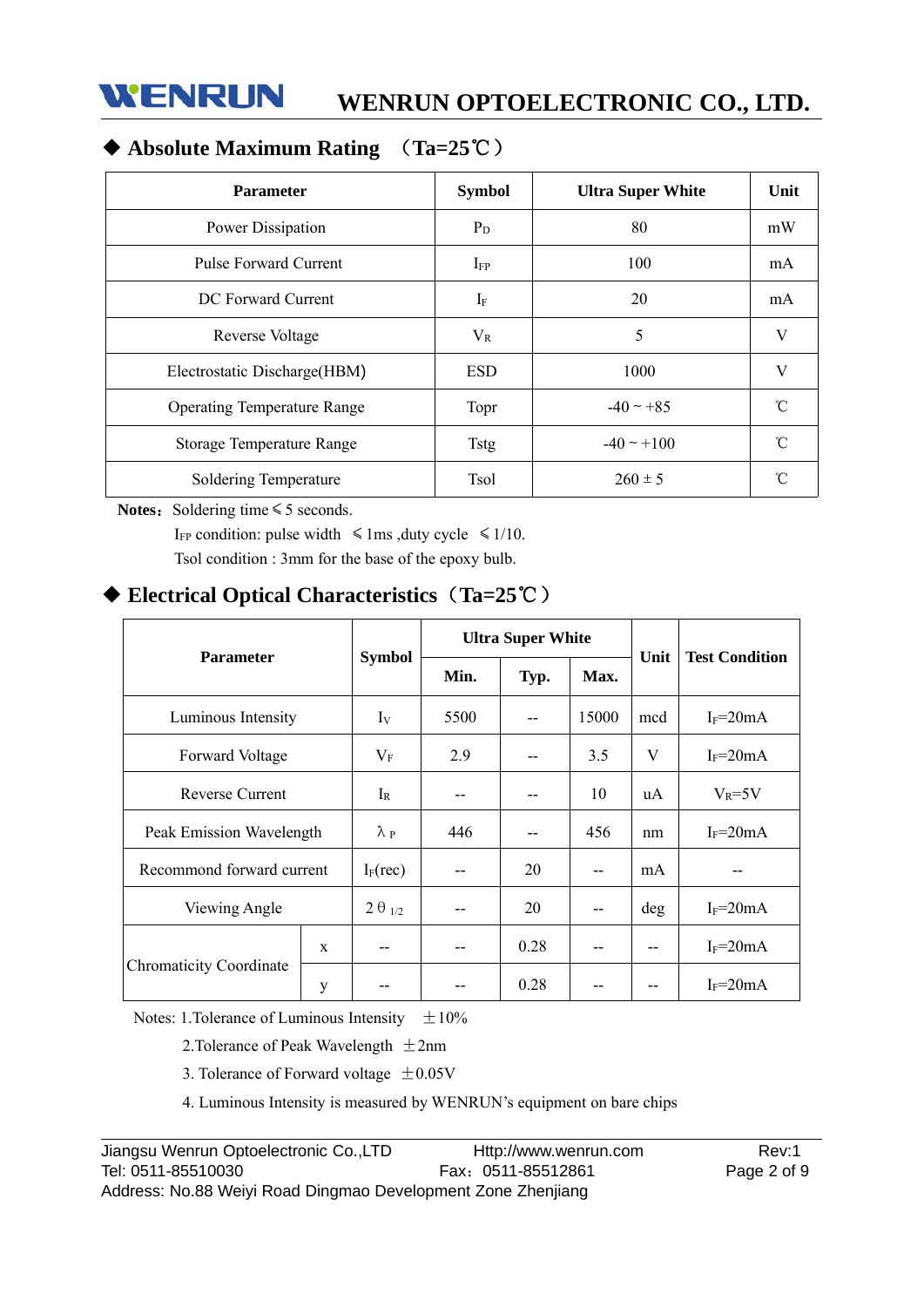

### ◆ BIN range

**BIN CODE** Min.(mcd) Max. (mcd) V 5500 7000 W 7000 9000 X 9000 11500 Y 11500 15000

Luminous intensity (tolerance is  $\pm 10\%$  @ I<sub>F</sub> = 20mA):

Peak Wavelength (tolerance is  $\pm 2$ nm @ I<sub>F</sub> = 20mA):

| <b>BIN CODE</b> | Min(nm) | $Max.$ (nm) |
|-----------------|---------|-------------|
| D               | 446     | 448         |
| E               | 448     | 450         |
| F               | 450     | 452         |
| G               | 452     | 454         |
| Η               | 454     | 456         |

Forward voltage (tolerance is  $\pm 0.05V$  @ I<sub>F</sub> = 20mA):

| ÷<br>$\sim$<br><b>BIN CODE</b> | ◡<br>Min.(V) | Max. (V) |
|--------------------------------|--------------|----------|
| S                              | 2.9          | 3.0      |
| T                              | 3.0          | 3.1      |
| U                              | 3.1          | 3.2      |
| V                              | 3.2          | 3.3      |
| W                              | 3.3          | 3.4      |
| X                              | 3.4          | 3.5      |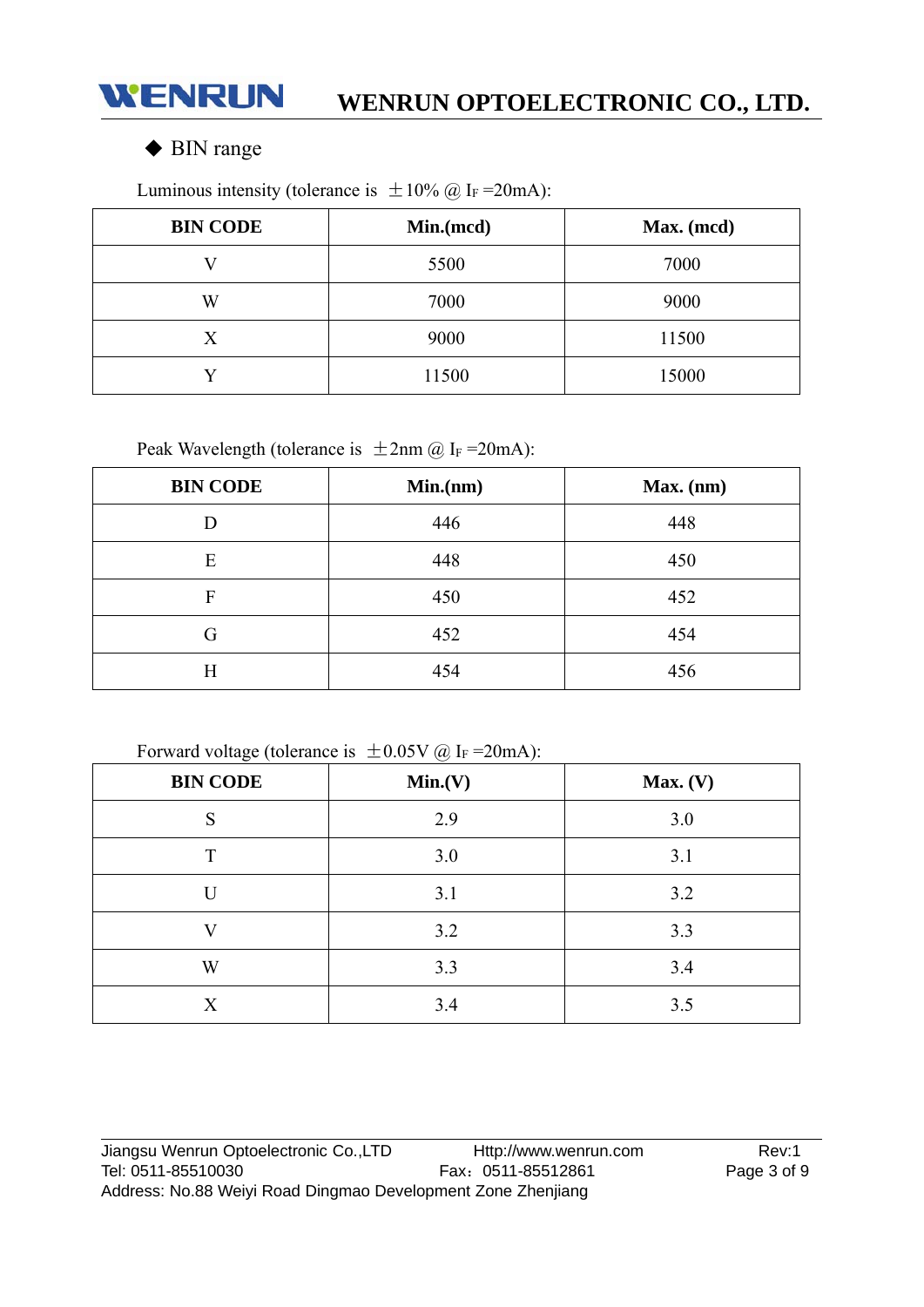

| <b>Bin</b><br>Code | X,Y               |       |                           |             |       |             |       |         |  |  |
|--------------------|-------------------|-------|---------------------------|-------------|-------|-------------|-------|---------|--|--|
|                    | ${\bf X}_{\bf T}$ | $Y_T$ | $\mathbf{X}_{\mathbf{R}}$ | ${\bf Y_R}$ | $X_B$ | ${\bf Y_B}$ | $X_L$ | $Y_{L}$ |  |  |
| <b>BR</b>          | 0.28              | 0.28  | 0.29                      | 0.29        | 0.28  | 0.30        | 0.27  | 0.29    |  |  |
| <b>BS</b>          | 0.29              | 0.27  | 0.30                      | 0.28        | 0.29  | 0.29        | 0.28  | 0.28    |  |  |
| BP                 | 0.28              | 0.26  | 0.29                      | 0.27        | 0.28  | 0.28        | 0.27  | 0.27    |  |  |
| <b>BQ</b>          | 0.27              | 0.27  | 0.28                      | 0.28        | 0.27  | 0.29        | 0.26  | 0.28    |  |  |
| BM                 | 0.26              | 0.26  | 0.27                      | 0.27        | 0.26  | 0.28        | 0.25  | 0.27    |  |  |
| <b>BN</b>          | 0.27              | 0.25  | 0.28                      | 0.26        | 0.27  | 0.27        | 0.26  | 0.26    |  |  |

Bin range of Chromaticity Coordinates (tolerance is  $\pm 0.01$  @ I<sub>F</sub> = 20mA):

Please refer to CIE 1931 Chromaticity diagram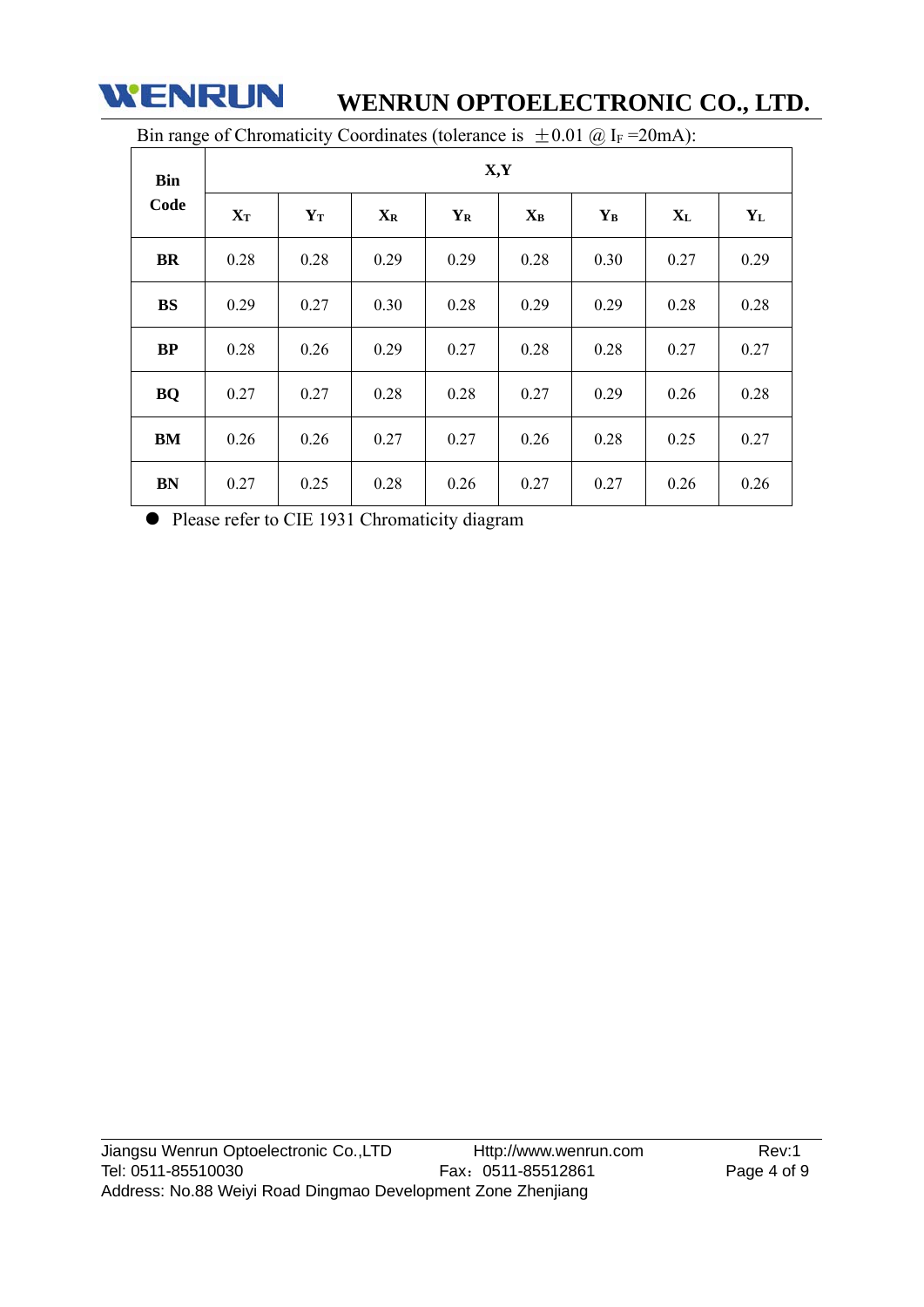

## $\blacklozenge$  Chromaticity Coordinates & Bin grading diagram: (IF=20mA)

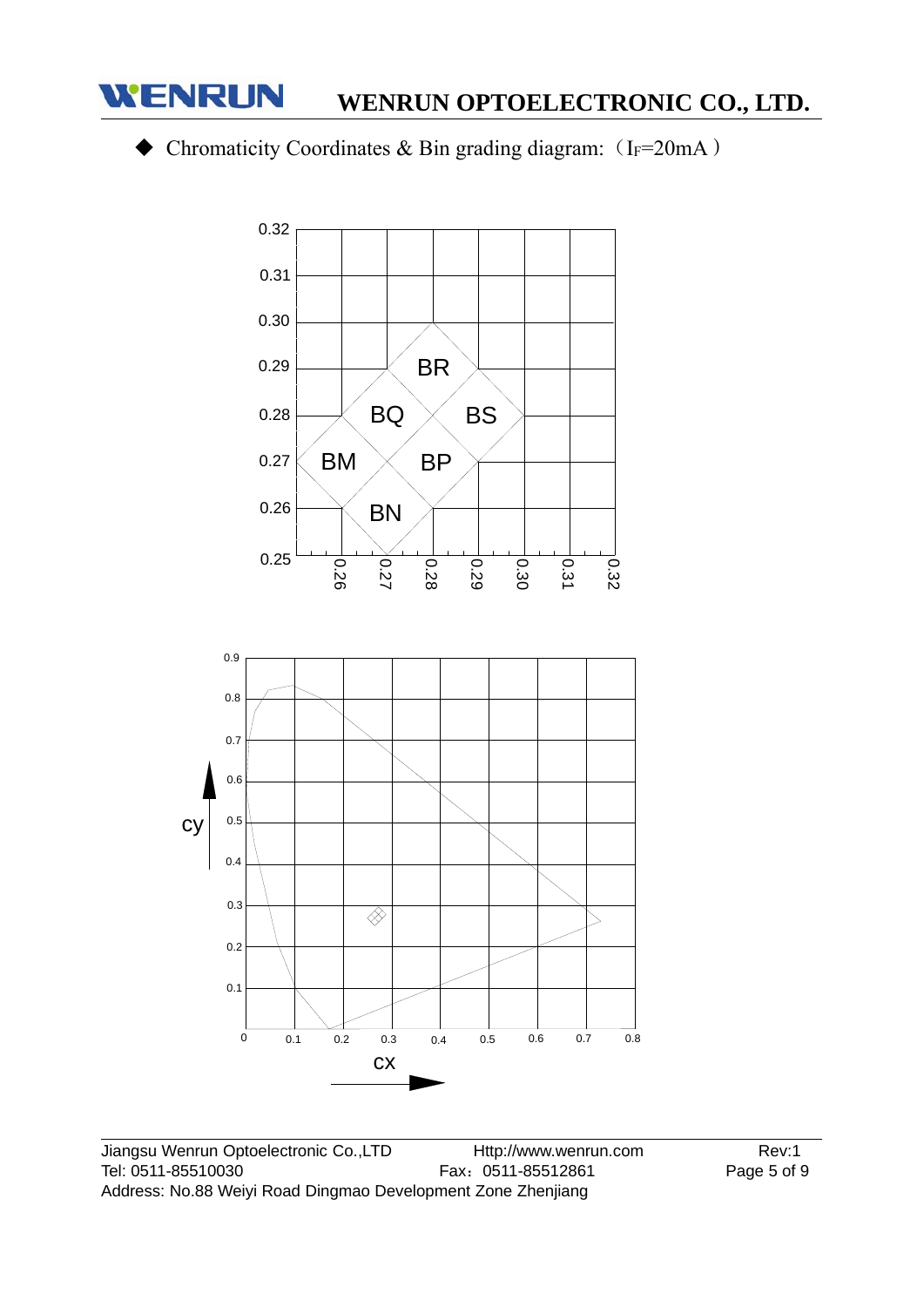# ◆ **Reliability**

## **(1) Test Items and Conditions**

| N <sub>O</sub> | <b>Test Item</b>                                     | <b>Test Conditions</b>                                                                                                                                                 | <b>Sample</b> | Ac/<br>Re |
|----------------|------------------------------------------------------|------------------------------------------------------------------------------------------------------------------------------------------------------------------------|---------------|-----------|
| 1              | Temperature Cycle                                    | $-40\pm5^{\circ}\text{C}\rightarrow25\pm5^{\circ}\text{C}\rightarrow100\pm5^{\circ}\text{C}\rightarrow25\pm5^{\circ}\text{C}$<br>(30min, 5min, 30min, 5min) 100 Cycles | 20            | 0/1       |
| 2              | High Temperature Storage                             | Ta: $100 \pm 5^{\circ}$ C<br>Test time= $1000HRS(-24HRS,+72HRS)$                                                                                                       | 20            | 0/1       |
| $\overline{3}$ | High Temperature And<br><b>High Humidity Working</b> | Ta: $85 \pm 5^{\circ}$ C, RH: $85 \pm 5\%$ , I <sub>F</sub> =20mA<br>Test time= $500HRS(-24HRS,+72HRS)$                                                                | 20            | 0/1       |
| $\overline{4}$ | Low Temperature Storage                              | Ta: $-40 \pm 5^{\circ}$ C<br>Test time= $1000HRS(-24HRS,+72HRS)$                                                                                                       | 20            | 0/1       |
| 5              | <b>Operating Life Test</b>                           | Connect with a power $I_F = 20 \text{mA}$<br>Ta=Under room temperature<br>Test time=1000HRS(-24HRS,+72HRS)                                                             | 20            | 0/1       |
| 6              | Solder Resistance                                    | $T.So=260\pm5^{\circ}C$ one time<br>Dwell Time= $10\pm1$ Secs                                                                                                          | 20            | 0/1       |
| 7              | Thermal Shock                                        | $-40\pm5^{\circ}\text{C} \rightarrow 100\pm5^{\circ}\text{C}$<br>$(15min, 15min) 100$ Cycles                                                                           | 20            | 0/1       |

# **(2)Criteria of judging the damage**

| <b>Item</b>        |                                        |               | Criteria for judgement |                 |  |
|--------------------|----------------------------------------|---------------|------------------------|-----------------|--|
|                    | <b>Test condition</b><br><b>Symbol</b> |               | Min.                   | Max.            |  |
| Forward voltage    | $\rm V_F$                              | $I_F = 20$ mA |                        | $U.S.L*1.1$     |  |
| Reverse current    | 1 <sub>R</sub>                         | $V_R = 5V$    |                        | 15uA            |  |
| Luminous intensity | 1v                                     | $I_F = 20$ mA | $L.S.L*0.7$            |                 |  |
| Wave length        | $\lambda$ D/ $\lambda$ P               | $I_F = 20$ mA |                        | $U.S.L \pm 2nm$ |  |
| Appearance         |                                        | View check    | No mechanical damage   |                 |  |

\* U.S.L: Upper standard level L.S.L: Lower standard level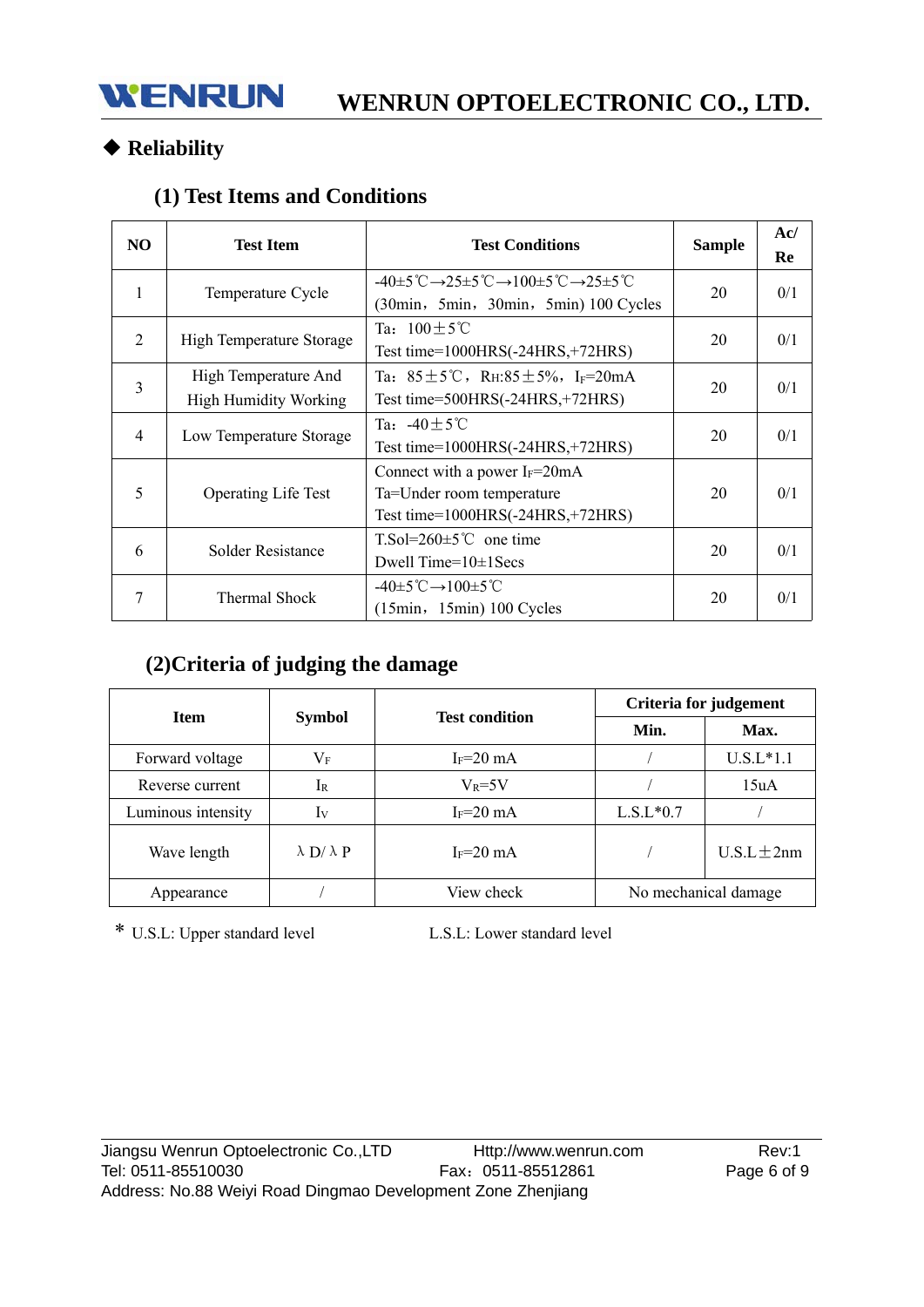

# ◆ **Typical Electro-Optical Characteristics Curves**:



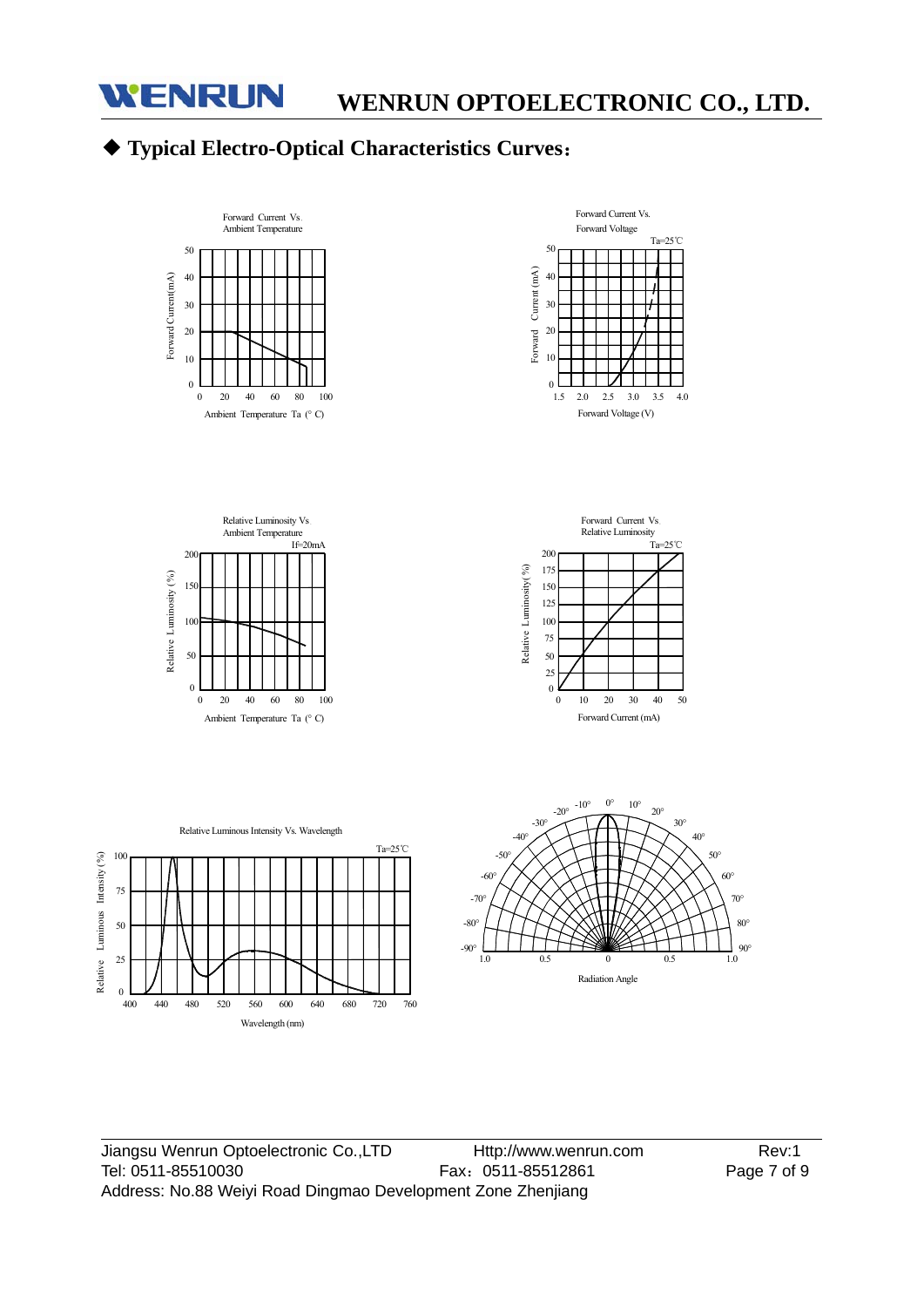#### ◆ **Label Form Specification**

**WENRUN** 



#### ◆ **Storage and application notices**

#### **1**、 **Storage**

- 1. Before opening package: the LEDs should be kept at 18-30℃, related humility: 30-70%RH.They should be used out within 3moths;
- 2. The internal and esterand boxes can not be contacted with ground to prevent absorption of moisture;
- 3. No acid, alkali, salt, corrosive and explosive gas; away from sunlight and keep the environment clean;

#### **2**、 **Application**

4.

- 1. Do not use any unknown chemical liquid to clean LED, it will damage the LED resin surface; use the alcohol under the room temperature if necessary but less than 1 min;
- 2. When forming lead frame, the lead frame should be bent at a point at least 2mm from the base of epoxy. The forming should be done before soldering which can avoid epoxy's broken and internal structure's damage. Forming must be operated by the specific jig or the qualified operator to make sure the lead frame and distance are as same as the circuit board. Specific is shown as below,



Mark:"○" means correct, "×"means incorrect.

3. Do not apply any bending stress to the base of the LED. The stress to the base may damage the internal connection which causes the electric character's failure.